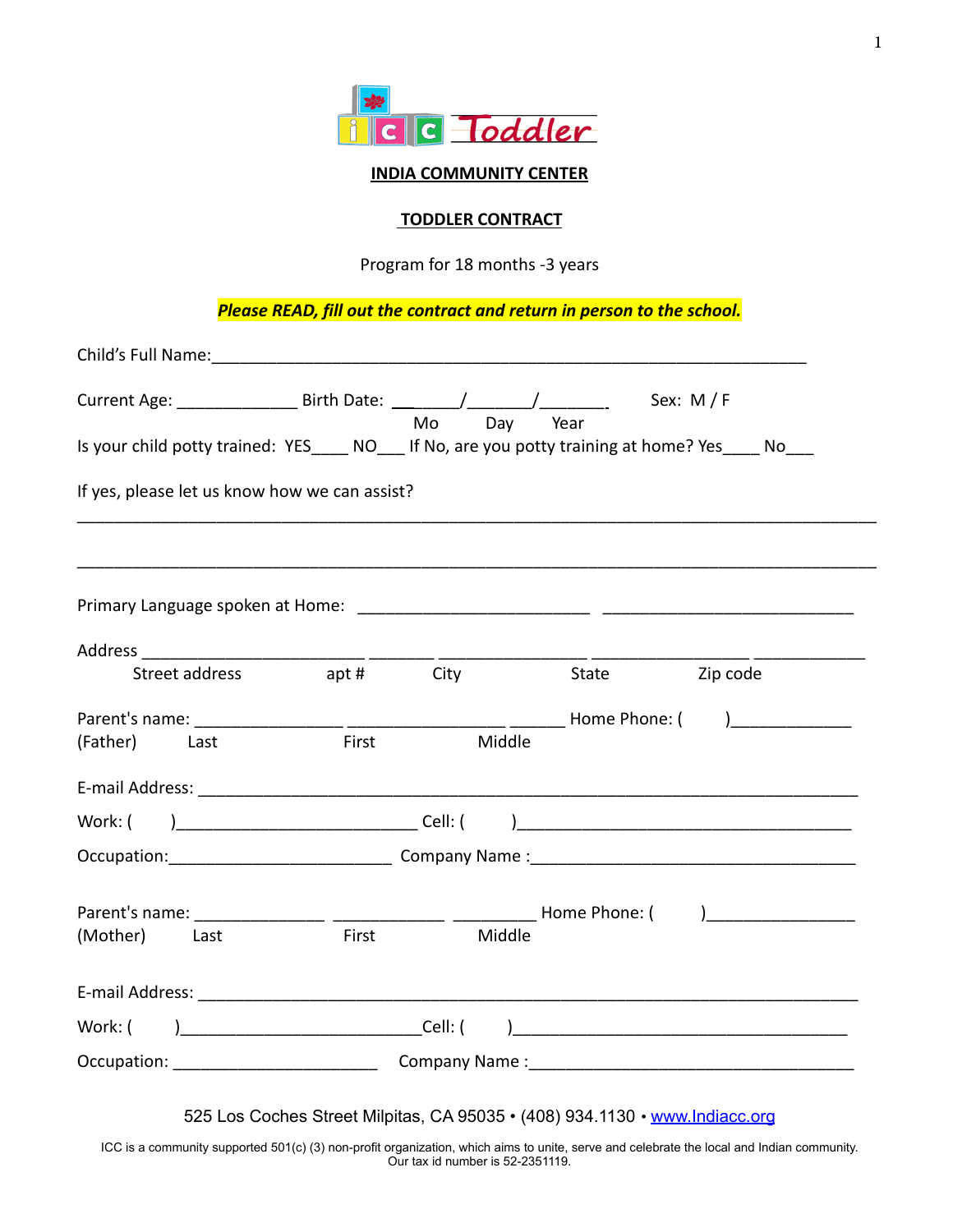| E-mail Address: William March 2014 - Change and Change and Change and Change and Change and Change and Change and |                                                                             |  |                                                                                                        |
|-------------------------------------------------------------------------------------------------------------------|-----------------------------------------------------------------------------|--|--------------------------------------------------------------------------------------------------------|
|                                                                                                                   |                                                                             |  | Phone: Home ( ) __________Work: ( ) _____________ Cell: ( ) ____________________                       |
| How did you hear about the ICC Toddler Program?                                                                   |                                                                             |  |                                                                                                        |
|                                                                                                                   |                                                                             |  | Friend ______Family______ Neighbor______ Web______ Flyer_____ Radio______ Community Event________      |
| Facebook______ Next door _____ Other_______                                                                       |                                                                             |  |                                                                                                        |
|                                                                                                                   |                                                                             |  |                                                                                                        |
| <b>ABOUT YOUR CHILD</b>                                                                                           |                                                                             |  |                                                                                                        |
| Has your child ever attended a toddler program or daycare before? Yes _______ No_____                             |                                                                             |  |                                                                                                        |
|                                                                                                                   |                                                                             |  |                                                                                                        |
| Has your child been diagnosed with any special needs? Yes____ No____                                              |                                                                             |  |                                                                                                        |
| If yes, has your child been tested? Yes _____ No____                                                              |                                                                             |  |                                                                                                        |
| If yes, please share a copy of the evaluation papers with ICC Toddler Program teachers.                           |                                                                             |  |                                                                                                        |
| Have you had your child screened for any other specific special needs? Yes____ No___                              |                                                                             |  |                                                                                                        |
|                                                                                                                   |                                                                             |  | If yes, please provide information how we can assist your child better, do they go to any additional   |
|                                                                                                                   |                                                                             |  |                                                                                                        |
| your child speak and/or understand English?                                                                       |                                                                             |  | What is the first language your child learned? What language is your child most comfortable with? Does |
| Is there anything else we need to know about your child?                                                          |                                                                             |  |                                                                                                        |
| <b>HEALTH HISTORY INFORMATION</b>                                                                                 |                                                                             |  |                                                                                                        |
|                                                                                                                   |                                                                             |  |                                                                                                        |
|                                                                                                                   |                                                                             |  | Dentist / Orthodontist's Name: ___________________Dentist / Orthodontist's Phone: _________________    |
| Is the child covered by medical insurance? Yes__________________________________                                  |                                                                             |  |                                                                                                        |
|                                                                                                                   | 525 Los Coches Street Milpitas, CA 95035 · (408) 934.1130 · www.Indiacc.org |  |                                                                                                        |

ICC is a community supported 501(c) (3) non-profit organization, which aims to unite, serve and celebrate the local and Indian community. Our tax id number is 52-2351119.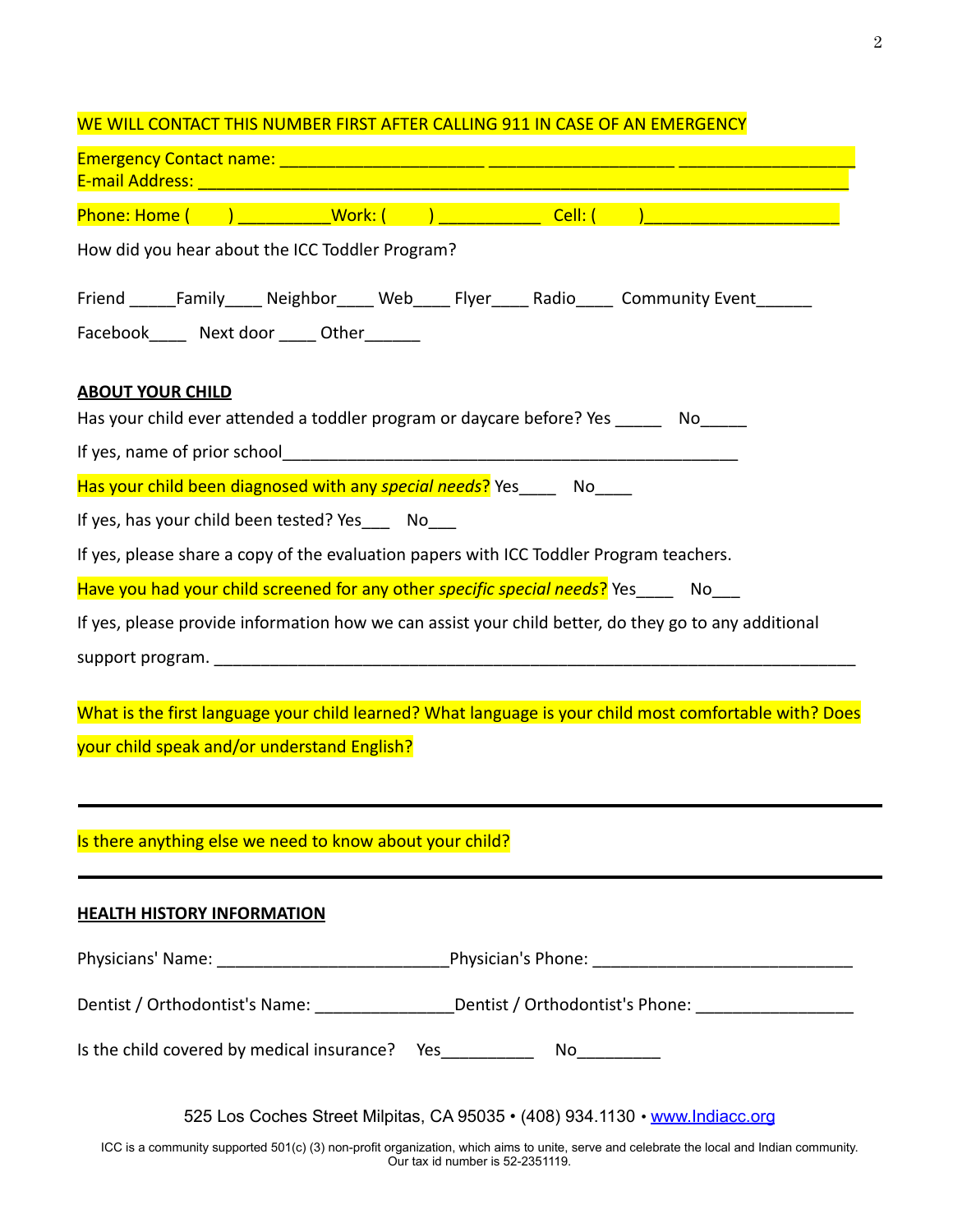| Route<br>Topical<br>Oral                                                                                                                                    | Injection | Suppository |
|-------------------------------------------------------------------------------------------------------------------------------------------------------------|-----------|-------------|
|                                                                                                                                                             |           |             |
|                                                                                                                                                             |           |             |
|                                                                                                                                                             |           |             |
|                                                                                                                                                             |           |             |
| Route<br><b>Topical</b><br>Oral                                                                                                                             | Injection | Suppository |
| Signature of Parent / Guardian                                                                                                                              |           | Date        |
| <b>FOOD AND ALLERGY RESTRICTIONS</b>                                                                                                                        |           |             |
| The Toddler Program will be providing vegetarian lunch served from within the Program PLEASE make sure                                                      |           |             |
| you mark anything important we are not Allowed to serve your child.                                                                                         |           |             |
| IMPORTANT- Please list any Food Allergies, Dietary Restrictions due to religion or otherwise or any other<br>details related to food concerning your child. |           |             |

(Please list foods your child is allergic to or should not be provided due to their religion or family beliefs):

525 Los Coches Street Milpitas, CA 95035 • (408) 934.1130 • [www.Indiacc.org](http://www.indiacc.org/)

ICC is a community supported 501(c) (3) non-profit organization, which aims to unite, serve and celebrate the local and Indian community. Our tax id number is 52-2351119.

# Insurance Carrier: etc. and the Member Number:  $\blacksquare$ Carrier Address: \_\_\_\_\_\_\_\_\_\_\_\_\_\_\_\_\_\_\_\_\_\_\_\_\_\_\_\_ Carrier's Phone: \_\_\_\_\_\_\_\_\_\_\_\_\_\_\_\_\_\_\_\_\_\_\_\_\_\_\_

Name of Insured: etc. and the Relation to child:  $\blacksquare$ 

## **CONSENT FOR MEDICAL TREATMENT**

Please list ALL medications, including over the counter or nonprescription drugs, taken routinely. Keep it in the original packaging / bottle that identifies the prescribing physician (for prescription drug), the name of the medication, the dosage, and frequency of administration.

 $\Box$  This person takes NO medications on a regular basis.

Medication Name: \_\_\_\_\_\_\_\_\_\_\_\_\_\_\_\_\_\_\_\_\_\_\_\_\_\_\_\_\_\_\_\_\_\_\_\_\_\_\_\_\_\_\_\_\_\_\_\_\_\_\_\_\_\_\_\_\_\_\_\_\_\_\_\_\_\_\_\_ Frequency: which is a set of the set of the set of the set of the set of the set of the set of the set of the set of the set of the set of the set of the set of the set of the set of the set of the set of the set of the se

 $\Box$  This person takes the following medication.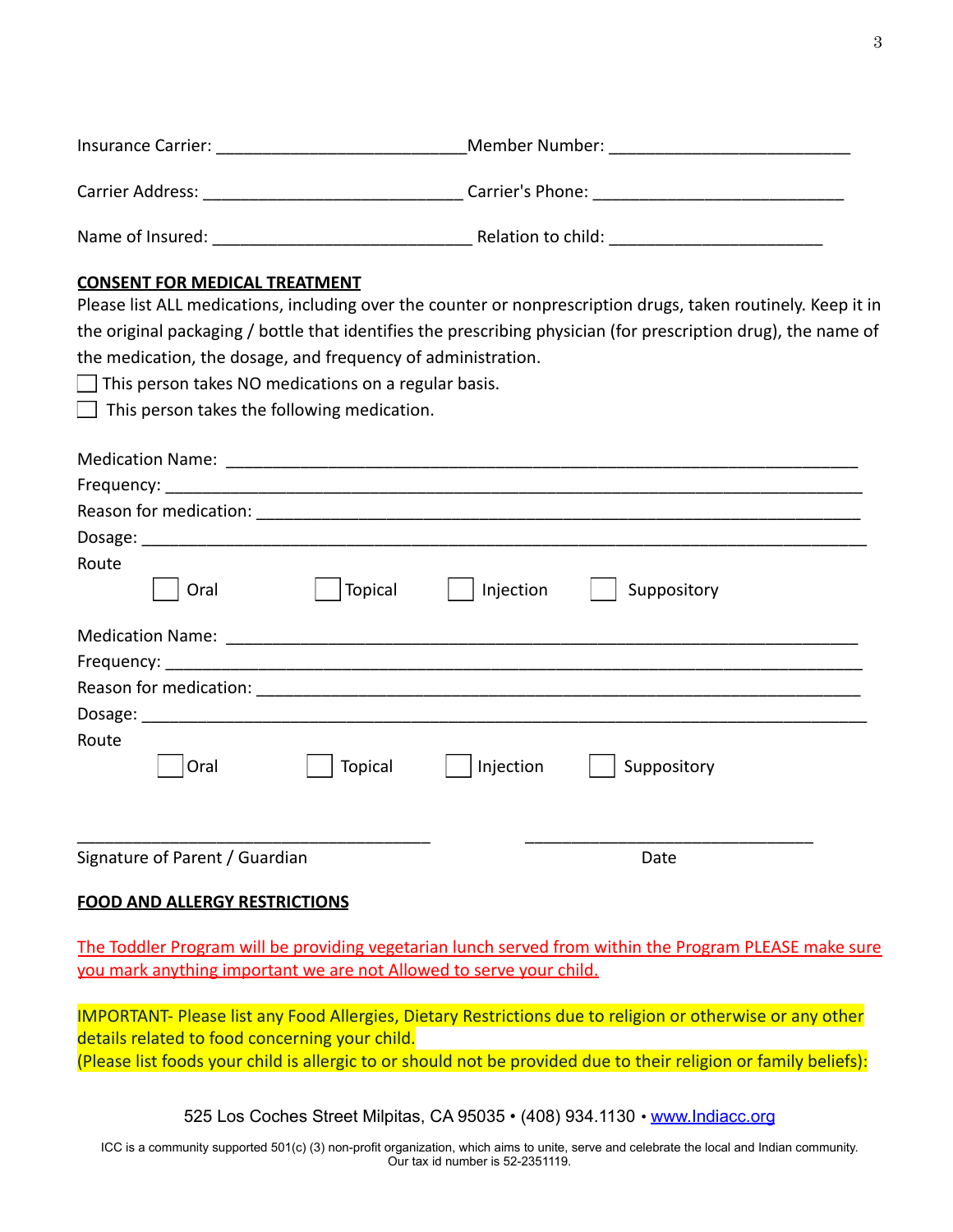| 1) Dietary Restrictions:     |
|------------------------------|
| 2) Allergies:                |
| 3) Does your child eat eggs? |
| 4) Anything else?            |
|                              |

NOTE: 1. Once an item is listed for dietary/allergy restriction. We will not give it to the child any time unless this form is changed and signed by the parent. 2. All changes MUST be communicated via email ONLY.

## **EMERGENCY MEDICAL TREATMENT:**

In the event of a medical emergency every effort will be made to contact the parent/guardian of participants. If this is not possible, I hereby authorize ICC Toddler Program to obtain medical treatment by calling 911 at my/our sole cost and expense, and I hereby give permission to ICC staff to secure and administer treatment and to maintain and/or release any medical records necessary for insurance purposes.

YES THE SUBSECTED ASSESSMENT ASSESSMENT AND RESIDENCE ASSESSMENT AND RESIDENCE ASSESSMENT AND RESIDENCE ASSESSMENT AND RESIDENCE ASSESSMENT AND RESIDENCE ASSESSMENT AND RESIDENCE ASSESSMENT AND RESIDENCE ASSESSMENT AND RES

## **INDEMNITY AND CONTRACT AGREEMENT**

Recognizing that ICC will do its best to ensure a safe experience, I understand that certain accidents may occur. I will not hold or attempt to hold ICC or its employees, staff, or volunteers liable for any loss, damage or injury to person or property caused by any act or omission of ICC.

I verify that my child is in good health and is capable of participating in activities, and when necessary, will tailor his/her activities to those within the bounds of his/her physical health. YES (Initial)

## **MEDIA RELEASE**

Occasionally, photos and video footage are taken during ICC's Toddler Program activities and used for promotional material. I authorize ICC to use photos/video taken of my child for use in brochures, articles, websites, ICC Facebook page and for other marketing purposes and other ICC related events. Participation in ICC Toddler Program activities constitutes permission to use photos of participants for promotional purposes in all print, electronic and password protected web media for organization promotions. We do not allow any unofficial pictures or videos of the children without the consent of the Toddler Program staff. Also, we do not share RAW files, photos or footage of the participant for privacy reasons. YES (Initial)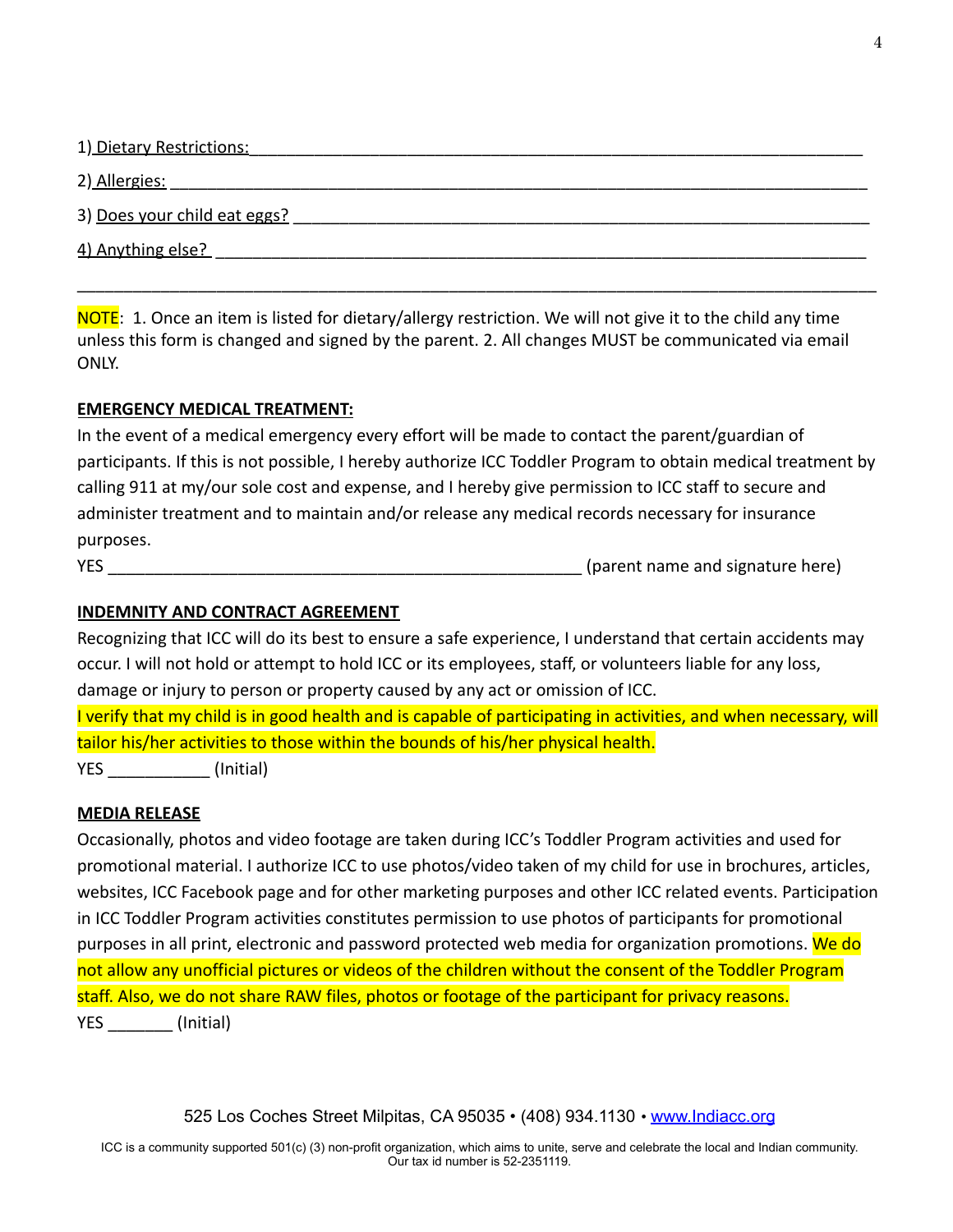## Tuition Payment and other School Policies:

- Tuition is due in 12 monthly payments, to be paid on the first day of every month.
- Late payments will be charged a \$30 late fee, due after the 5th day of every month.
- Refunds will NOT be given for an uncompleted month of the school year.
- No Toddler Program Months will be prorated for any reason such as holidays, missed school days in case of absence from your side or if you have started your Toddler session in the middle of the month.
- A one calendar month withdrawal notice is required by email prior to the beginning of the next billing month.
- An Exit/Termination Form needs to be turned in before you withdraw from the program. (If absence is longer than 2 weeks).
- Due payment must be made before termination.
- Tuition for the month of December will be collected in the month of November.
- You will be required to pay full month's tuition (as per your session) if you are taking a calendar month vacation for a month or more in order to reserve your child's spot in school during your vacation/leave of absence time. If you decide not to pay, your child's spot will be given to the next family on the waiting list.

## Annual registration:

An annual registration fee of \$150 must accompany all applications.

The fee is not applicable towards the tuition and is non-refundable. This fee is a yearly fee and must be paid even if your child is a returning student.

I have \_\_\_\_\_\_ (check mark here) enclosed a non-refundable Registration Fee of \$150.

No discounts will be provided on application fees to members or non-members. I understand that acceptance into the program is not guaranteed. Checks should be made payable to the India Community Center Toddler Program.

## Required documentation:

Upon acceptance to our program, the following forms must be turned into the office 5 business days before school. You certify that you have accurately completed (or will complete in a timely manner) all the forms listed below. You agree to notify the Toddler Program promptly via email if there are any changes in the information you have supplied on the forms list below and failing to do so will result in IMMEDIATE

TERMINATION (see Contract Termination Condition).

- 1. Admission Agreement
- 2. LIC 995 Notification of parent rights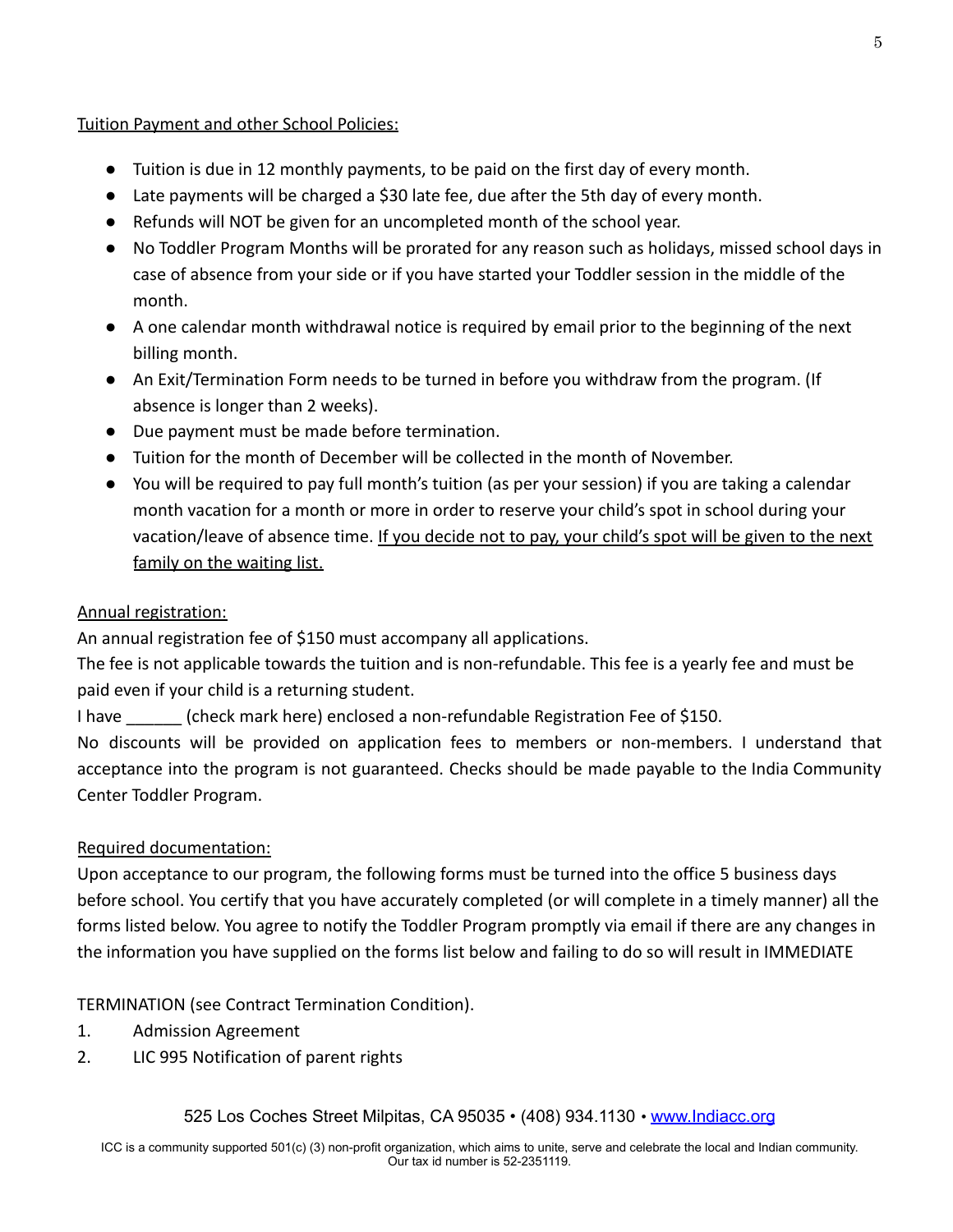- 3. LIC 613A Personal Rights
- 4. LIC 700 Identification and emergency information
- 5. LIC 627 Consent for Emergency Medical treatment
- 6. LIC 702 Child's Preadmission Health History- parent's report
- 7. LIC 701 Physician's report
- 8. Immunization Record

## Required Items:

The following items are required on the first day of school.

- 1. Two pairs of extra clothes, that include shirts, tops, pants, underclothes, and socks.
- 2. Diapers or pull ups.
- 3. Water and Milk sipper cups.
- 4. Copy of a Family photo. (4in by 6in. preferred.)

## Modification Conditions

The facility reserves the right to modify any of the conditions of the agreement upon 30 days written notice to the parent or guardian. The facility also reserves the right to refuse service. (Initial)

## Refund/Termination Conditions

Each child is accepted into our program on a probationary basis for the first month of his or her attendance. During this time, the child can be dismissed without prior notice and any unused pro rates prepaid fees will be refunded within 48 hours (see below for reasons for termination). A parent teacher conference will be held at that time.

If the parent wishes to remove the child for any reason except a short vacation, the parent must give at least a two (2) weeks' notice. The parent may take the child out for up to a two-week vacation and retain the child's class assignment by continuing to pay the normal dues. (No discounts on fees will be given for missed time/vacation). The child's spot will not be reserved if the monthly payments have not been made in advance in case of long vacation periods. (Refer to the termination and tuition policies) [Initial]

## Right of Licensing Agency

The Department has the authority to interview children or staff, and to inspect and audit child or toddler program records, without prior consent. Please note:

1) The licensee shall make provisions for private interviews with any child (ren) or staff member; and for the examination of all records relating to the operation of the toddler program.

2) The Department has the authority to observe the physical condition of the child (ren), including conditions that could indicate abuse, neglect, or inappropriate placement. \_\_\_\_\_\_\_\_\_\_\_ (Initial)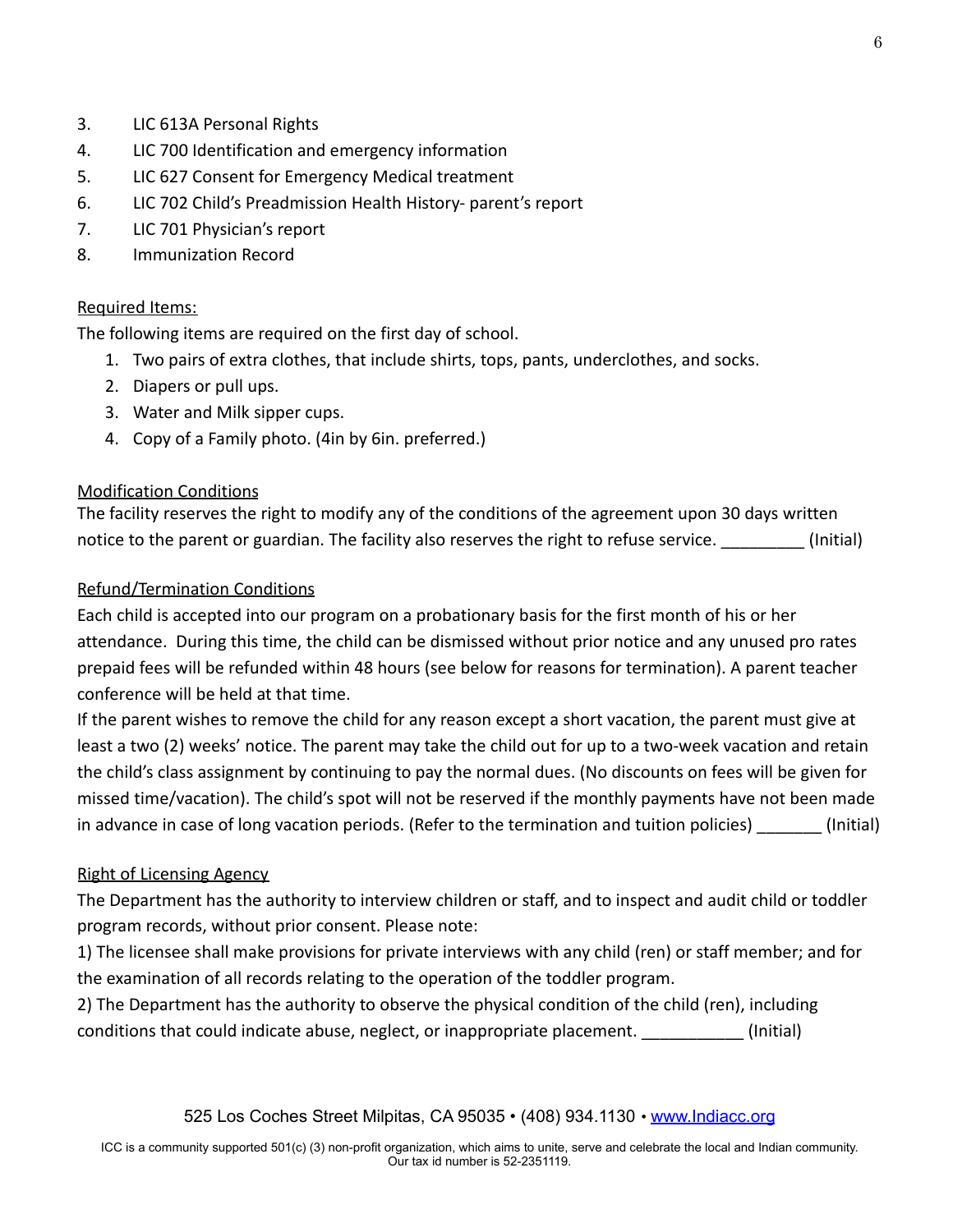#### Basic Services

The parent/guardian agrees that she/he has received (photocopy upon request) and read a copy of the Toddler Program contract and agrees to all the facility operating policies and procedures as described therein. Any absentees or missed days at school should be communicated to the Toddler Program Directors by phone message or email ONLY. [Initial]

#### Termination condition

This agreement may be terminated by the facility with 2 weeks' notice for the following:

- 1. Parent/guardian has not cooperated with the facility regarding the child's discipline needs.
- 2. Parent / guardian has not paid the agreed upon fee or has been paying late fees for more than a six-month period.
- 3. Missing school Required Documents by child care license will result in IMMEDIATE TERMINATION.
- 4. Consistent late pick-ups, if a child is picked up late thrice in a month and the parent does not agree to pay a late fee. *The first 5 mins after 5.00pm/5.30pm ie 5.05/6.05 respectively will be grace period after which there will be \$1 per minute late fee (depending on the program selected by you) charge added to your account (without prior notice)*
- 5. If a child with consistent difficulties puts the health, safety, and welfare of him/herself, and /or that of another child or the children of the group at risk, a conference with the parents, will be held to discuss the seriousness of the situation and the possibility of withdrawal from school as per our policies and agreed upon terms.
- 6. If it is observed that a child is having considerable difficulty learning/coping with the class and the teachers feel the need of special attention/coaching and care for the overall development of the child, a conference with the parents, will be held to discuss the situation and consider the next course of action for the betterment of the child or possibility of withdrawal as per our policies.
- 7. Termination is effective Immediately if any parent/guardian or caretaker of the child ill-treats/abuses/misbehaves in a fashion not in compliance to the toddler program code of conduct.

## Diaper Policy:

It is the parent's responsibility to provide diapers and diaper cream for your child. Diapers will be provided by parents as needed throughout the year. A notice will be given to you as a reminder, parents will have up to 3 days to provide a packet of diapers to the program. Diapers are checked frequently and changed every three hours or more often if required. Diapers containing #2 are changed immediately. The diaper changing tables are cleaned and disinfected between each diaper change, and hand washing of the childcare provider and child is performed after each diaper change. \_\_\_\_\_\_\_\_\_\_\_ (Initial)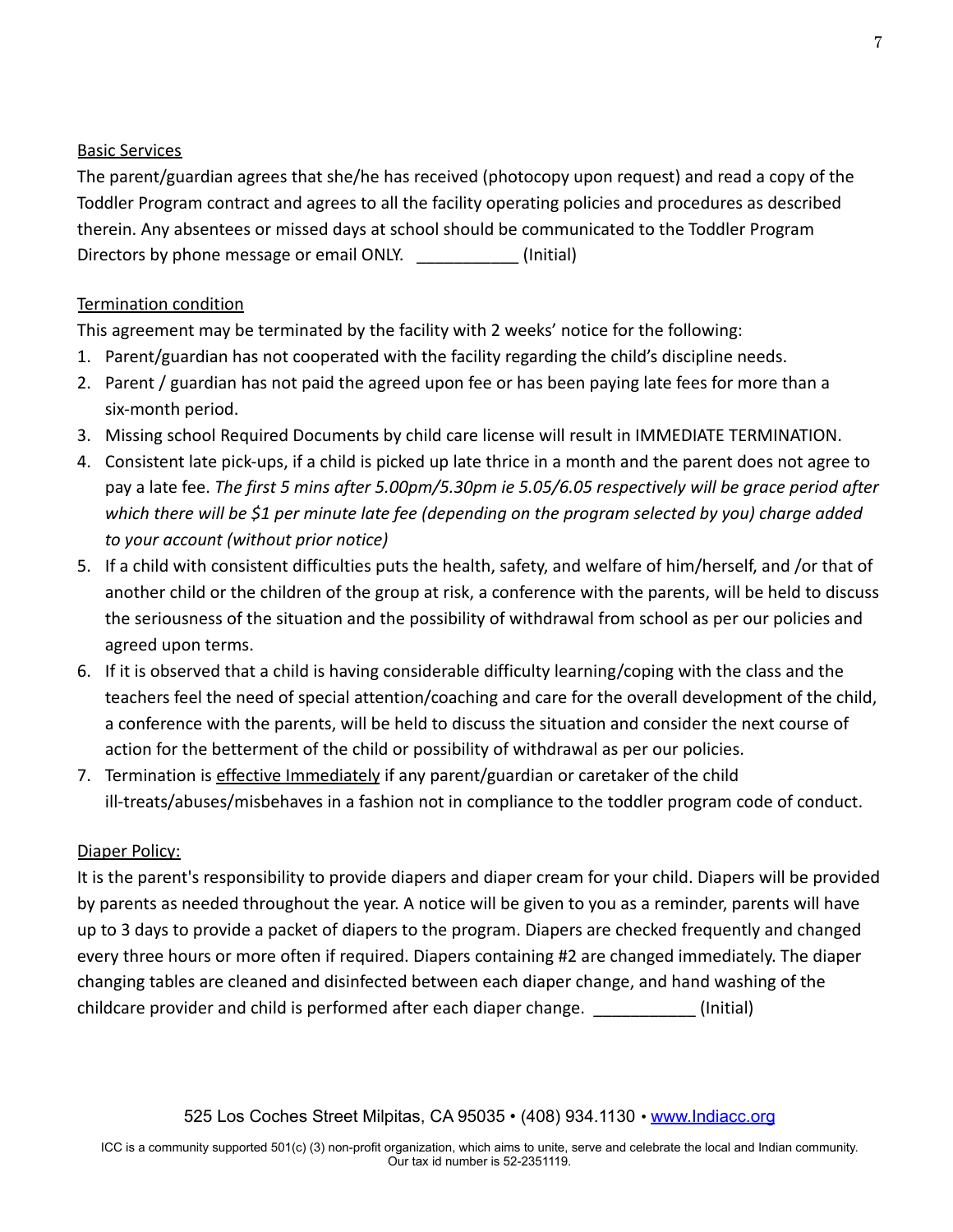#### Toilet Training Policy:

We will follow through and encourage your child while in care. Potty training will be done in a relaxed manner with the cooperation of the family. We require that the child be at least 2 years of age and must also show signs of readiness (Please read the Potty-Training Readiness Checklist Handout). Positive reinforcements and consistency must be continued at home. The child must be kept in pull-ups at all times. Please keep in mind that the activity level here at the center can distract your child from responding to an urge to use the potty, more so than at your home. Therefore, we will use diapers until your child can and will announce that he/she must use the bathroom and can control his/her bladder and bowels for a few minutes beyond that announcement. It is required that parents provide pull-ups, diapers (until the child is ready for pull-ups only) and a few extra changes of clothing.

PLEASE NOTE: We will only assist your child in potty training if you have successfully begun training at home for one week prior. **Example 20** (Initial)

#### Dress Code:

Do not bring your child in panties or underwear until he/she has naptime and betime control established. During potty training your child needs to be dressed in "User friendly" clothing as much as possible. The best items are shorts and pants with elastic waist. Please DO NOT dress your child in the following:

NO tight or jeans clothing, NO shirts that snag in the crotch, NO pants with snaps & zippers, NO overalls or bib type clothing, NO belts, NO one piece outfits (dresses).

The clothes listed above can make it difficult for your child to reach the potty in time. Your child also needs to be able to pull his/her pants up and down and these items will hinder your child's ability to do so. Please dress your child in comfortable clothes that they can manage on their own, teachers are always there to assist if they need help. Flat, closed-toe, Velcro footwear is Required (crocs, flip-flops, heels and shoes with laces to be avoided) Please send a hat or jacket to suit the weather. Teachers will not apply any sunscreen or any other type of cream. \_\_\_\_\_\_\_\_\_\_\_\_\_ (Initial)

#### Birthday Policy:

We enjoy celebrating birthdays in the classroom. Due to the younger age of the program, we will be keeping this celebration low key. Due to allergies and dietary restrictions, we do NOT ALLOW ANY CUPCAKES, OR COOKIES in the classroom as birthday give away. We will NOT be asking parents to pass out parents goodie bags. Prior to your child's birthday we will send home a birthday poster, which you are welcome to decorate using family pictures. Your child can share his/her birthday poster on their special day! (Initial)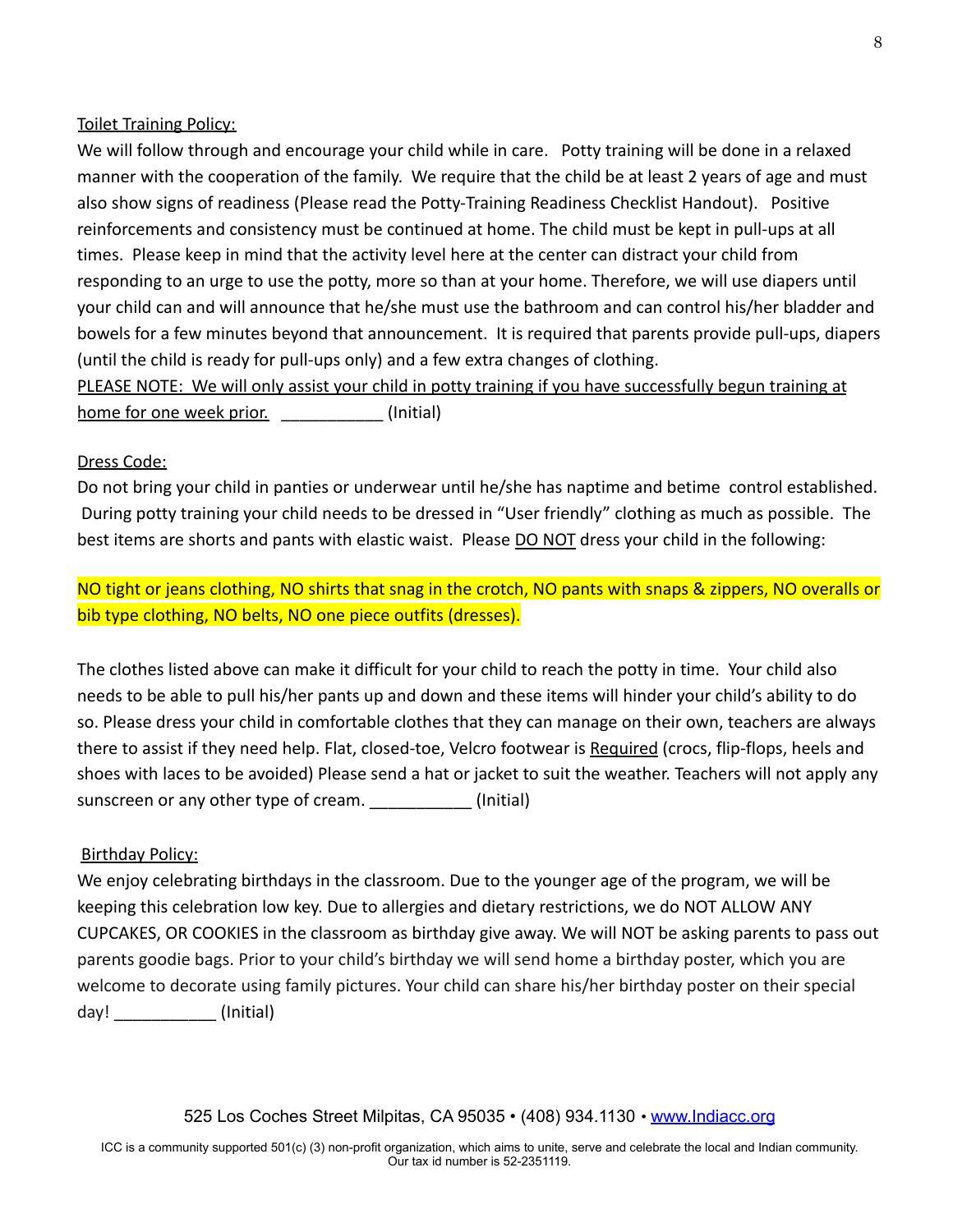#### Illness Policy:

We depend on the parent's assessment of their child's health before sending him/her to school. Germs can spread quickly in child-care environments. We request that you please keep your child home in case of a constant runny nose or cough. If the runny nose is green, it is highly contagious; the same goes with constant coughing and may cause an infection to the other children. This symptom usually takes about 48 to 72 hours to recover. Also, note that if your child develops this symptom while at school, we will call you to take your child home, to avoid spread of the infection. Thank you for your support! In a case where we feel that your child is unwell while in school you will be asked to pick him/her up for the day (Initial)

To keep all children healthy, we too do our part by sanitized daily toys, areas, and surfaces.

#### Sign In and Out Daily:

I understand that I must sign in and sign out my child daily and that I have to take full responsibility of my child once I have checked them out of the Toddler Program daily. I am responsible to pick up any belongings from my child's cubby. The Toddler Program or teachers will not take responsibility for lost or misplaced items. (Any communication to the teachers of ICC Toddler Program related to my child must happen via email only)

If you fail to sign in and out more than 2 times we will seek a parent signature notice if multiple repeats occur after the notice a fee of \$25 will be charged for every reminder. (Initial)

#### Toddler Program Policy:

The parent or guardian agrees to the Toddler Program Year Payment Plan as well as understand all the

School Regulation and Policies **Exercise 2018** (Signature here)

I have read the Toddler Program Contract, I understand and agree that no changes will be made to the school rules, regulations, timings, fees, and other policies listed in the application form unless approved or changed by ICC Toddler Program staff members alone.

#### COVID-19

To support the health and well-being of the families, children, and staff India Community Center has implemented a contact tracing process in coordination with the Department of Health as part of a layered tracing and testing approach for families, children, and employees across all programs.

Contact tracing slows the spread of COVID-19 by identifying and notifying people that they may have been exposed, asking them to monitor their health, and asking them to self-quarantine. Timely and thorough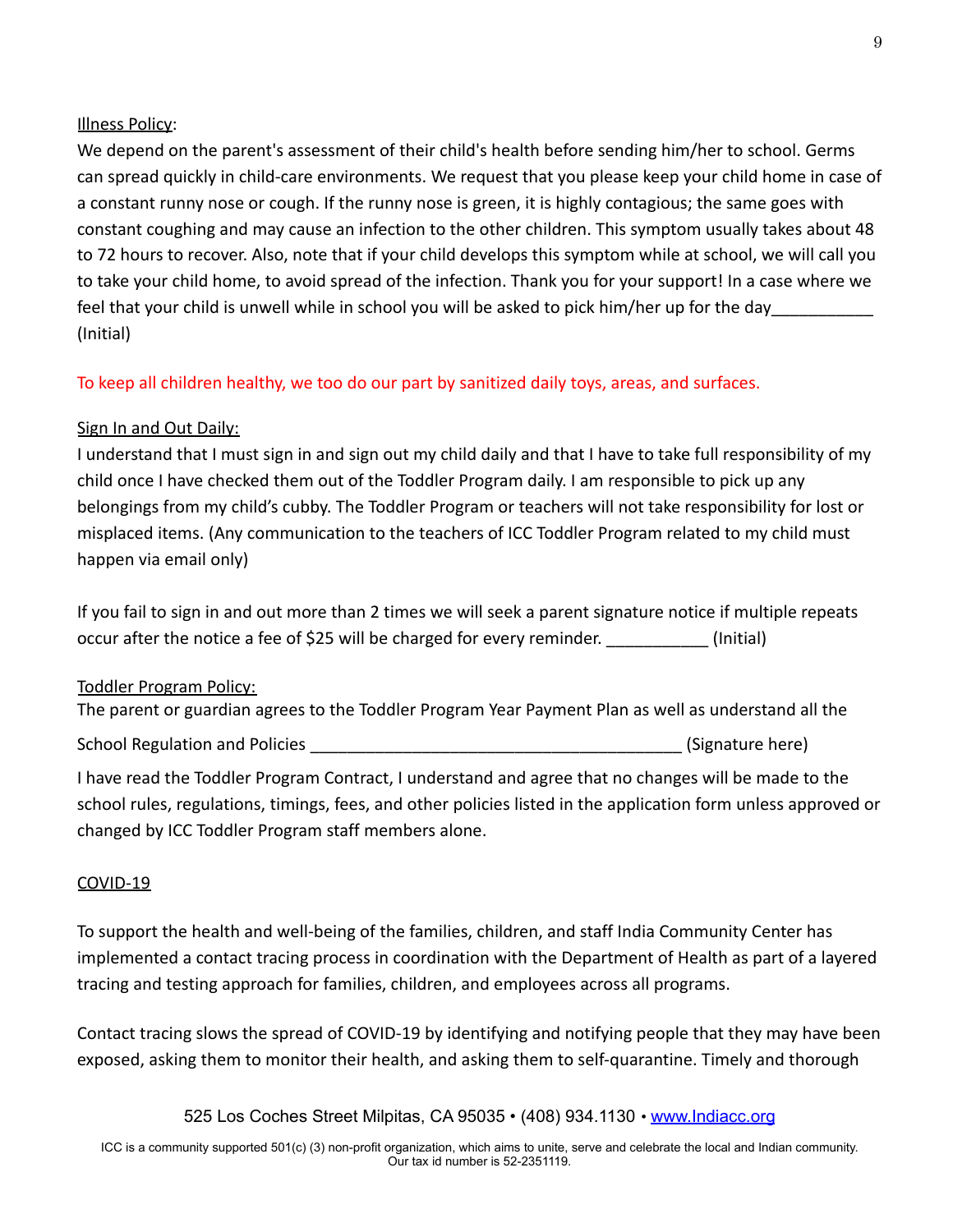contact tracing can effectively interrupt the chain of disease transmission and is an important public health intervention to prevent or contain an outbreak. By keeping those that may have been exposed to COVID-19 away from others, further transmission may be prevented.

To support the privacy of those involved in the contact tracing process, the identity of the families or employee who makes the report, as well as the individual who has tested positive or is presumed positive, will not be shared.

How many family members currently lives in your home? Have they all been vaccinated by either Pfizer, Moderna, or Johnson & Johnson's Janssen? If NO, please provide information name and reason

Families that have been vaccinated please share the following information. We will need a copy of your vaccinated card to keep in our record.

\_\_\_\_\_\_\_\_\_\_\_\_\_\_\_\_\_\_\_\_\_\_\_\_\_\_\_\_\_\_\_\_\_\_\_\_\_\_\_\_\_\_\_\_\_\_\_\_\_\_\_\_\_\_\_\_\_\_\_\_\_\_\_\_\_\_\_\_\_\_\_\_\_\_\_\_\_\_\_\_\_\_\_\_\_\_

| Full Name | Relation to child_________________________ |
|-----------|--------------------------------------------|

The goal of the information gathering is to help focus on identifying, notifying, and monitoring students who have come in close contact with a student who has been diagnosed with COVID-19 while they were infectious. If you have family or friends visiting, we will need to gather their information. Please ask a teacher for a Family/ Friend COVID Form.

## EVERYONE COMING INTO INDIA COMMUNITY CENTER PREMISES WILL BE TEMPERATURE CHECKED DAILY.

All our teachers have been vaccinated and trained to follow standard practices and appropriate regulations specific for cleaning and disinfecting the classroom and materials in the programs.